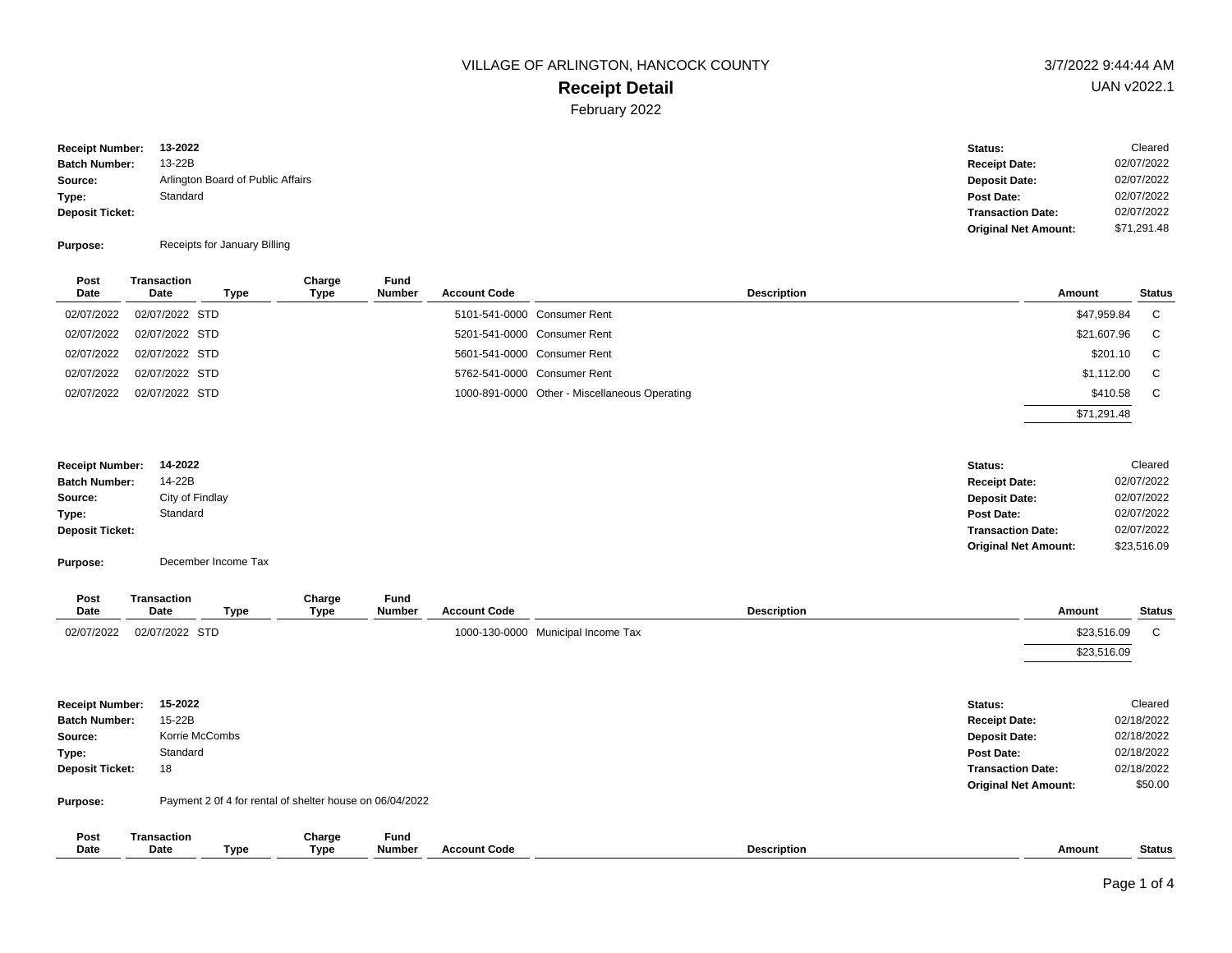## **Receipt Detail**

February 2022

| Post<br>Date                                                                                             | <b>Transaction</b><br>Date                            | <b>Type</b>        | Charge<br><b>Type</b>                               | Fund<br>Number        | <b>Account Code</b>   |                                    | <b>Description</b> |                                                                                                                                  | Amount                   |                                                                               | <b>Status</b> |
|----------------------------------------------------------------------------------------------------------|-------------------------------------------------------|--------------------|-----------------------------------------------------|-----------------------|-----------------------|------------------------------------|--------------------|----------------------------------------------------------------------------------------------------------------------------------|--------------------------|-------------------------------------------------------------------------------|---------------|
| 02/18/2022                                                                                               | 02/18/2022 STD                                        |                    |                                                     |                       | 5501-811-0000 Rentals |                                    |                    |                                                                                                                                  |                          | \$50.00<br>\$50.00                                                            | C             |
| <b>Receipt Number:</b><br><b>Batch Number:</b><br>Source:<br>Type:<br><b>Deposit Ticket:</b><br>Purpose: | 16-2022<br>16-22B<br>Standard<br>18                   | 3 oiff the bat LLC | Soft Ball Field Rental 6/4&5/2022 and 6/25&26/2022. |                       |                       |                                    |                    | Status:<br><b>Receipt Date:</b><br><b>Deposit Date:</b><br>Post Date:<br><b>Transaction Date:</b><br><b>Original Net Amount:</b> |                          | Cleared<br>02/18/2022<br>02/18/2022<br>02/18/2022<br>02/18/2022<br>\$1,600.00 |               |
| Post<br>Date                                                                                             | <b>Transaction</b><br><b>Date</b>                     | <b>Type</b>        | Charge<br><b>Type</b>                               | Fund<br>Number        | <b>Account Code</b>   |                                    | <b>Description</b> |                                                                                                                                  | Amount                   |                                                                               | <b>Status</b> |
| 02/18/2022                                                                                               | 02/18/2022 STD                                        |                    |                                                     |                       | 5501-811-0000 Rentals |                                    |                    |                                                                                                                                  | \$1,600.00<br>\$1,600.00 | $\mathsf{C}$                                                                  |               |
| <b>Receipt Number:</b><br><b>Batch Number:</b><br>Source:<br>Type:<br><b>Deposit Ticket:</b>             | 17-2022<br>17-22B<br>State of Ohio<br>Standard        |                    |                                                     |                       |                       |                                    |                    | Status:<br><b>Receipt Date:</b><br><b>Deposit Date:</b><br>Post Date:<br><b>Transaction Date:</b><br><b>Original Net Amount:</b> |                          | Cleared<br>02/04/2022<br>02/04/2022<br>02/04/2022<br>02/28/2022<br>\$81.58    |               |
| Purpose:                                                                                                 | Net Profit                                            |                    |                                                     |                       |                       |                                    |                    |                                                                                                                                  |                          |                                                                               |               |
| Post<br>Date                                                                                             | Transaction<br>Date                                   | <b>Type</b>        | Charge<br><b>Type</b>                               | Fund<br><b>Number</b> | <b>Account Code</b>   |                                    | <b>Description</b> |                                                                                                                                  | Amount                   |                                                                               | <b>Status</b> |
| 02/04/2022                                                                                               | 02/28/2022 STD                                        |                    |                                                     |                       |                       | 1000-130-0000 Municipal Income Tax |                    |                                                                                                                                  |                          | \$81.58<br>\$81.58                                                            | $\mathsf{C}$  |
| <b>Receipt Number:</b><br><b>Batch Number:</b><br>Source:<br>Type:<br><b>Deposit Ticket:</b><br>Purpose: | 18-2022<br>18-22B<br>State of Ohio<br>Standard<br>LGF |                    |                                                     |                       |                       |                                    |                    | Status:<br><b>Receipt Date:</b><br><b>Deposit Date:</b><br>Post Date:<br><b>Transaction Date:</b><br><b>Original Net Amount:</b> |                          | Cleared<br>02/10/2022<br>02/10/2022<br>02/10/2022<br>02/28/2022<br>\$685.28   |               |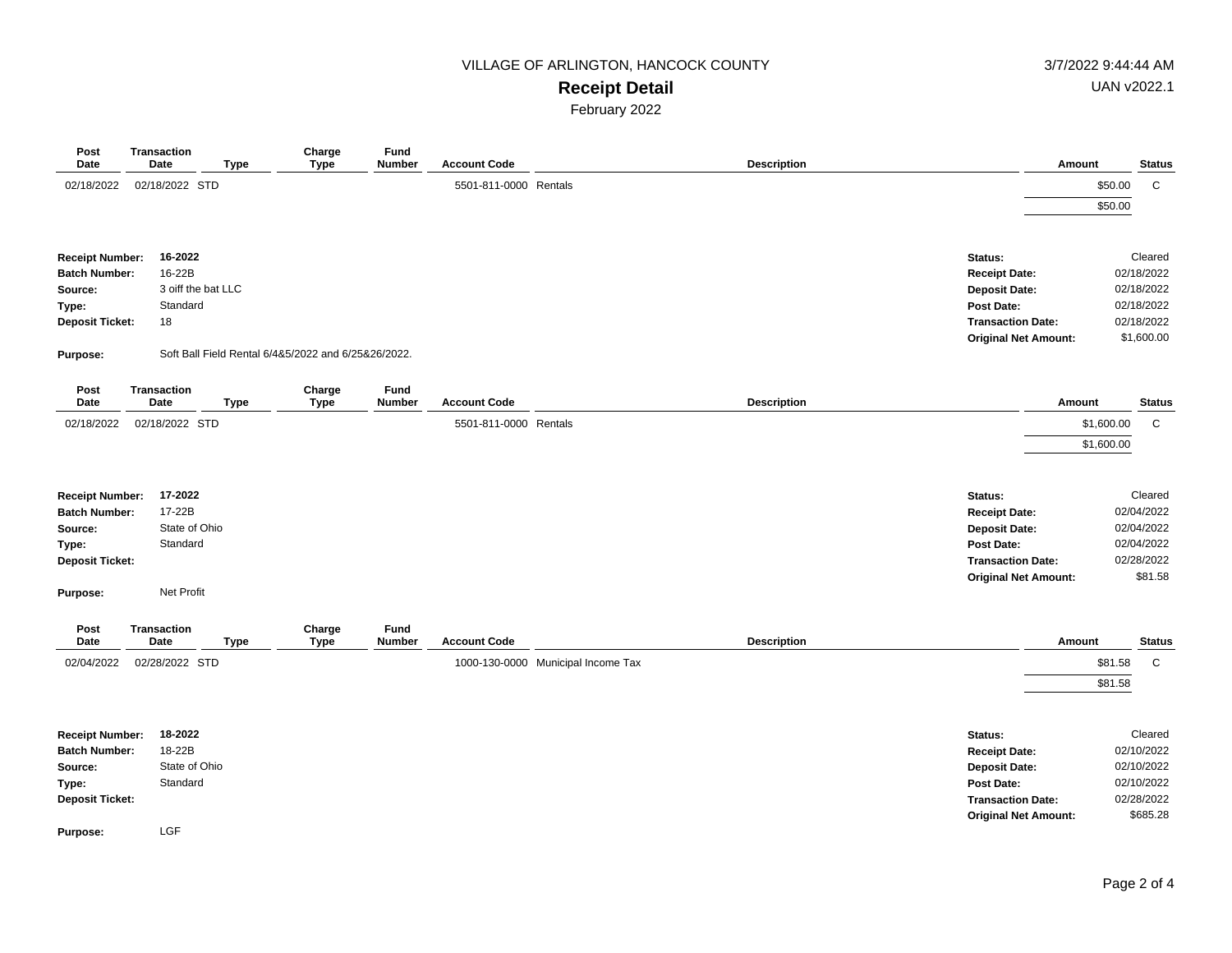### **Receipt Detail**

February 2022

| Post<br>Date           | <b>Transaction</b><br>Date |                | <b>Type</b>            | Charge<br><b>Type</b> | Fund<br><b>Number</b> | <b>Account Code</b> |                                             | <b>Description</b> |                             | Amount               | <b>Status</b>            |
|------------------------|----------------------------|----------------|------------------------|-----------------------|-----------------------|---------------------|---------------------------------------------|--------------------|-----------------------------|----------------------|--------------------------|
| 02/10/2022             |                            | 02/28/2022 STD |                        |                       |                       |                     | 1000-211-0000 Local Government Distribution |                    |                             | \$685.28<br>\$685.28 | $\mathsf{C}$             |
| <b>Receipt Number:</b> |                            | 19-2022        |                        |                       |                       |                     |                                             |                    | Status:                     |                      | Cleared                  |
| <b>Batch Number:</b>   |                            | 19-22B         |                        |                       |                       |                     |                                             |                    | <b>Receipt Date:</b>        |                      | 02/14/2022               |
| Source:                |                            |                | Hancock County Auditor |                       |                       |                     |                                             |                    | <b>Deposit Date:</b>        |                      | 02/14/2022               |
| Type:                  |                            | Standard       |                        |                       |                       |                     |                                             |                    | <b>Post Date:</b>           |                      | 02/14/2022               |
| <b>Deposit Ticket:</b> |                            |                |                        |                       |                       |                     |                                             |                    | <b>Transaction Date:</b>    |                      | 02/28/2022<br>\$2,637.06 |
| Purpose:               |                            | LGF            |                        |                       |                       |                     |                                             |                    | <b>Original Net Amount:</b> |                      |                          |
| Post<br>Date           | <b>Transaction</b><br>Date |                | <b>Type</b>            | Charge<br><b>Type</b> | Fund<br><b>Number</b> | <b>Account Code</b> |                                             | <b>Description</b> |                             | Amount               | <b>Status</b>            |
| 02/14/2022             |                            | 02/28/2022 STD |                        |                       |                       |                     | 1000-211-0000 Local Government Distribution |                    |                             | \$2,637.06           | $\mathbf C$              |
|                        |                            |                |                        |                       |                       |                     |                                             |                    |                             | \$2,637.06           |                          |
|                        |                            |                |                        |                       |                       |                     |                                             |                    |                             |                      |                          |
| <b>Receipt Number:</b> |                            | 20-2022        |                        |                       |                       |                     |                                             |                    | Status:                     |                      | Cleared                  |
| <b>Batch Number:</b>   |                            | 20-22B         |                        |                       |                       |                     |                                             |                    | <b>Receipt Date:</b>        |                      | 02/15/2022               |
| Source:                |                            | State of Ohio  |                        |                       |                       |                     |                                             |                    | <b>Deposit Date:</b>        |                      | 02/15/2022               |
| Type:                  |                            | Standard       |                        |                       |                       |                     |                                             |                    | Post Date:                  |                      | 02/15/2022               |
| <b>Deposit Ticket:</b> |                            |                |                        |                       |                       |                     |                                             |                    | <b>Transaction Date:</b>    |                      | 02/28/2022               |
| Purpose:               |                            | Gasoline Tax   |                        |                       |                       |                     |                                             |                    | <b>Original Net Amount:</b> |                      | \$6,650.07               |
|                        |                            |                |                        |                       |                       |                     |                                             |                    |                             |                      |                          |
| Post<br>Date           | Transaction<br>Date        |                | <b>Type</b>            | Charge<br><b>Type</b> | Fund<br><b>Number</b> | <b>Account Code</b> |                                             | <b>Description</b> |                             | Amount               | <b>Status</b>            |
| 02/15/2022             |                            | 02/28/2022 STD |                        |                       |                       |                     | 2011-225-0000 Gasoline Tax (State)          |                    |                             | \$6,151.31           | C                        |
| 02/15/2022             |                            | 02/28/2022 STD |                        |                       |                       |                     | 2021-225-0000 Gasoline Tax (State)          |                    |                             | \$498.76             | C                        |
|                        |                            |                |                        |                       |                       |                     |                                             |                    |                             | \$6,650.07           |                          |
|                        |                            |                |                        |                       |                       |                     |                                             |                    |                             |                      |                          |
| <b>Receipt Number:</b> |                            | 21-2022        |                        |                       |                       |                     |                                             |                    | Status:                     |                      | Cleared                  |
| <b>Batch Number:</b>   |                            | 21-22B         |                        |                       |                       |                     |                                             |                    | <b>Receipt Date:</b>        |                      | 02/18/2022               |
| Source:                |                            |                | Hancock County Auditor |                       |                       |                     |                                             |                    | <b>Deposit Date:</b>        |                      | 02/18/2022               |
| Type:                  |                            | Standard       |                        |                       |                       |                     |                                             |                    | <b>Post Date:</b>           |                      | 02/18/2022               |
| <b>Deposit Ticket:</b> |                            |                |                        |                       |                       |                     |                                             |                    | <b>Transaction Date:</b>    |                      | 02/28/2022               |
| Purpose:               |                            | <b>MVL Tax</b> |                        |                       |                       |                     |                                             |                    | <b>Original Net Amount:</b> |                      | \$644.54                 |
|                        |                            |                |                        |                       |                       |                     |                                             |                    |                             |                      |                          |